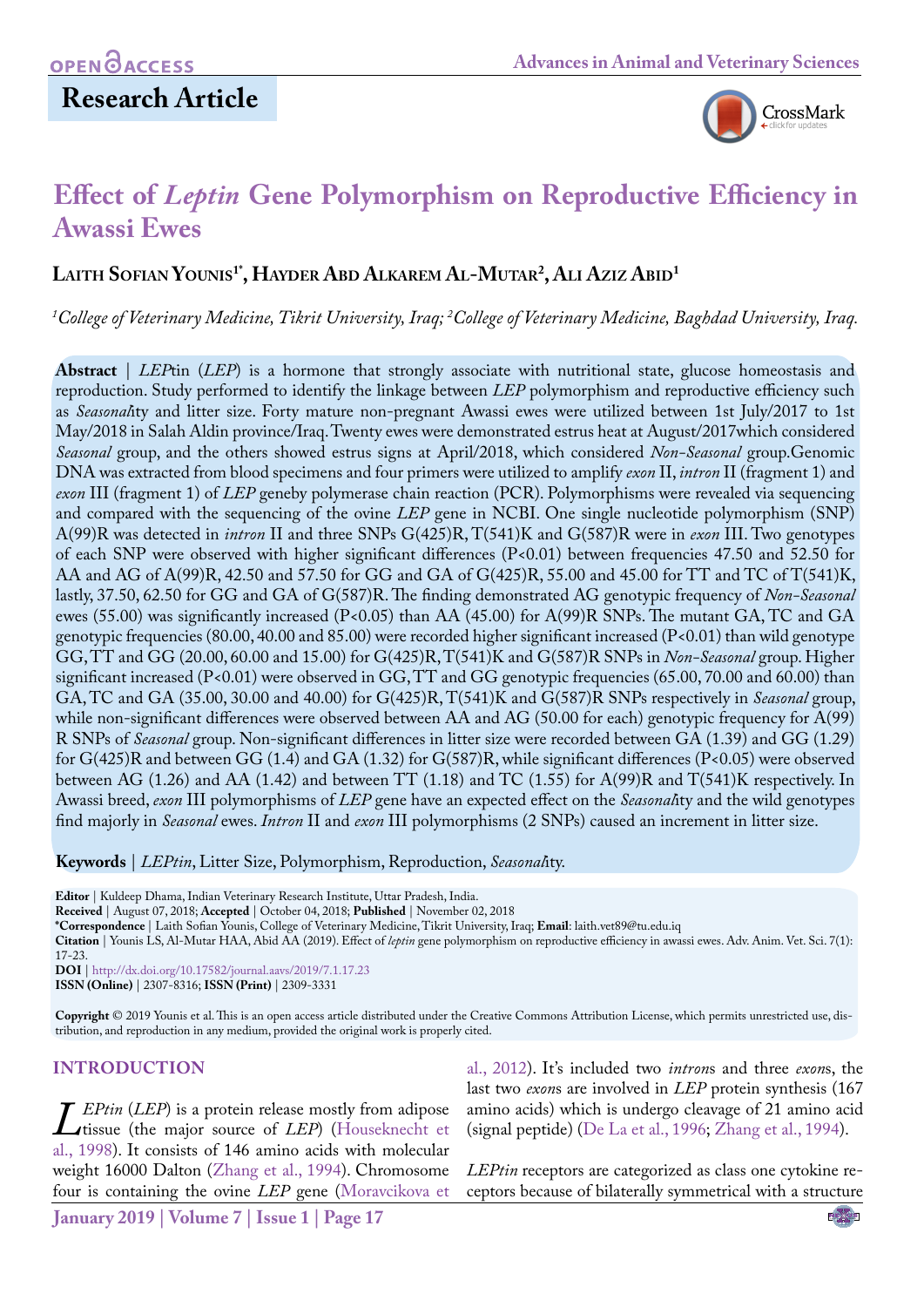## **OPENOACCESS**

of IL-6 receptors (Houseknecht and Portocarrero, 1998). Because the *LEP* mRNA receptors are extensively express in arcuate nuclei, ventromedial hypothalamus and adenohypophysis of ewes, *LEP* act directly on brain and pituitary levels to promote and coordinate gonadotropin (FSH/*LH*) secretion [\(Dyer et al., 1997](#page-5-2)). The *LEP* infusion cause restore *Kiss1* mRNA expression of *kisspeptin* neurons in an Arcuate nucleus and Preoptic area for poorly nourished ewes, and *kisspeptin* regulate brain control of reproduction by a reduction in *proopiomelanocortin* (*POMC*) and raised *neuropeptide Y* (*NPY*) gene expression ([Backholer et al.,](#page-5-3) [2010](#page-5-3)).

In sheep; *LEP* blood circulating level is correlate with nutritional levels ([Marie et al., 2001](#page-5-1)), feeding value [\(Blache et](#page-5-4) [al., 2000](#page-5-4)) and condition of fat mass [\(Delavaud et](#page-5-5) [al., 2000\)](#page-5-5). The main role of *LEP* is regulating *GnRH* and prevents reduction of pulsatile *LH* throughout fasting [\(Nagatani et al., 1998\)](#page-5-6) because *GnRH* neurons affect directly by *LEP* ([Sullivan and Meonter, 2004](#page-6-1)). A severe feed restriction for 48 h caused an apparent decline in *LEP* secretion concurrent with *LH* drooping in cow ([Amstalden et al., 2000](#page-4-0)) and ewes ([Henry et al.,](#page-5-7) [2001](#page-5-7); [Morrison et al., 2001](#page-5-8)). Continual feed deprivation for seven days gives rise to decline both of serum *LEP* and LH ovariectomized (OVX) young sow (Whisnant and [Harrell, 2002](#page-6-2)).

In fasted cows; *LEP* treatments stimulate adenohypophyseal *LH* secretion mediated by basal *GnRH* [\(Amstalden et](#page-4-1) [al., 2003\)](#page-4-1). Furthermore, *LEP* blocks the pulsating reduction of *LH* and promote *GnRH* secretion in heifers [\(Ma](#page-5-9)[ciel et al., 2004\)](#page-5-9). Moreover, sexual immaturity is correlating with low *LEP* levels [\(El-Eshmawy and Aal, 2010\)](#page-5-10).

In ewes, *LH* secretion stimulated by intra cerebro ventricular (ICV) *LEP* injection in feed restricted OVX ewe [\(Henry et al., 2001\)](#page-5-7). In spite of the fact that chronic ICV administration of *LEP* failed to stimulate *LH* secretion in well-fed ewes [\(Henry et al., 1999\)](#page-5-11), the *LEP* injection caused rise of *LH* blood concentration and non-significantly enhance blood FSH level in feed deprivation; these facts give an indication about role of *LEP* as a metabolic signal on *GnRH-LH/FSH axis* in feed-limited ewes [\(Tow](#page-6-3)[hidi et al., 2007\)](#page-6-3).

Several genetic SNPs contributed with *Seasonal*ity in sheep; *aryl alkyl amine-N-acetyl-transferase* gene (AA-NAT) and melatonin receptor 1A gene polymorphism correlated with ewes that breeding out of season ([Giantsis](#page-5-12) [et al., 2016](#page-5-12); [Hatif and Younis, 2018\)](#page-5-13). As well as, *GDF9* gene SNPs in Araucana creole sheep breed linked with litter size (Bravo et al., 2016). In sow, *LEP* receptor gene polymorphism record increment in litter size for Yorkshire and Duroc breed ([Chen et al., 2004a\)](#page-5-14).

Numerous studies pointed out about the role of *LEP* gene polymorphisms and growth parameters in different domestic animals; dairy cattle production quality ([Nkru](#page-5-15)[mah et al., 2004\)](#page-5-15), sheep muscles growth and meat features [\(Boucher et al., 2006](#page-5-16)), body weight and growth traits [\(Shojaei et al., 2011\)](#page-6-4).

Because the role of *LEP* on *GnRH*/*LH* and since the available information regarding the effect of polymorphism of *LEP* gene on sheep reproduction aspect and (*hypothalamic-pituitary-gonadal axis*) is insufficient, therefore, the existing study was carried out to identify polymorphisms in ovine *LEP* gene and their possible association with the time of estrus cycle and litter size in Iraqi Awassi ewes.

## **Material and methods**

#### **Animals Management and Samples Collection**

Three ml blood specimens were, collected randomly during April from forty mature multiparous Awassi ewes with average age three years in Salah Aldin province. The animals were disconnected into two categories depending on breeding season; about 20 of ewes showed estrus at august/2017 (*Seasonal* ewes) (group 1) and the rest were demonstrated estrus cycle at April /2018 (*Non-Seasonal* ewes) (group 2). At all time; animals were housed in one flock with a breeding ram in the animal house of veterinary college/Tikrit university; that locate in latitude 34 and longitude 43. The blood samples were septically aspirated from vena puncture of jugular vein into vitamin K containing collection tube (APTACA/Italy) and stored at -20°C for DNA extraction, amplification and sequencing of *exon* II and III of *LEP* gene.

Genomic DNA was extracted by utilized G-spin Kit (*Intron*/ Korea) according to manufacturer's protocol. Four Primers were designed based on genomic sequences of sheep (Genbank, AF310264, and AY831682) and (Gen-Bank, U84247, and AY911719) according to [Boucher](#page-5-16)  [et al. \(2006\).](#page-5-16) The sequence of primer 1 forward: 5´-CG-CAAGGTCCAGGATGACACC-3´; and primer 1 reverse: 5´-GTCTGGGAGGGAGGAGAGTGA-3´ that's amplified part of *exon* II and *intron* II (fragment 1), the sequence of primer 2 forward: 5'CTCTTGAT-GTCCCCTTCCTC-3' and primer 2 reverse: 5' TG-GTCCTTCGAGATCCATTC-3' that's designed to amplified all *exon* III and part of the 3′ UTR of the gene (fragment 2) [\(Mahmoud et al., 2014](#page-5-17)). The total volume of reactions were 25 μl; that containing 2 ul of genomic DNA, 1 μl of each primer (10 pM), PCR Master Mix Kit (*Intron*/ Korea) 12.5 ul, and nuclease-free water 8.5 ul in 30 cycles for fragment 1 and 2 (initial denaturation: 95°C for 5 min, denaturation: 95°C for 30s, annealing: 60°C for 30s for fragment 1 and 54 °C for 30 sec for fragment 2, extension: 72°C for 30s and final extension 72°C for 7 min).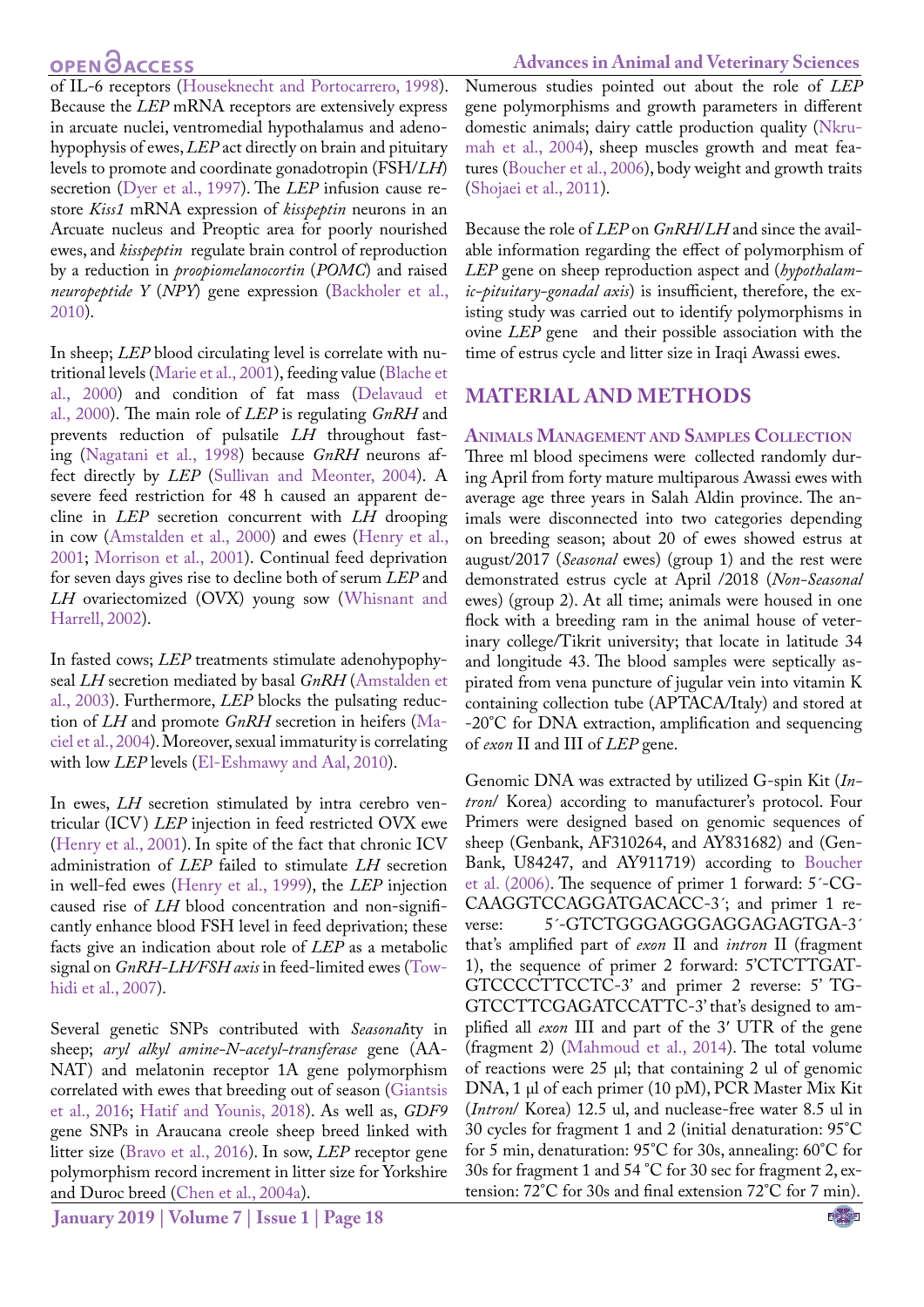# **Advances in Animal and Veterinary Sciences**

<span id="page-2-2"></span>

| <b>Location Of SNP</b>       | <b>SNP Number</b> | Nucleotide Change | Amino Acid Change & Num-<br>ber              | Predicted<br>Effect | Type of<br><b>Mutation</b> |
|------------------------------|-------------------|-------------------|----------------------------------------------|---------------------|----------------------------|
| A(99)R (Intro n II)          | Rs408463464       | TAG>TAG&TAA       |                                              |                     |                            |
| $G(425)R$ ( <i>Exon</i> III) | Rs409584889       | CGG> CAG& CGG     | Arginine > Glutamine & Argi-<br>nine $(142)$ | Transition          | <b>Missense</b>            |
| T(541)K (Exon III)           | Rs420693815       | TTG> GTG& TTG     | Leucine>Valine & Leucine(181) Trasversion    |                     | <b>Missense</b>            |
| $G(587)R$ ( <i>Exon</i> III) | Rs428185456       | CGG> CAG& CGG     | Arginine > Glutamine & Argi-<br>nine $(196)$ | Transition          | <b>Missense</b>            |

#### <span id="page-2-3"></span>**Table 2:** The observed genotypic and allele frequencies of *LEP* gene for Awassi ewes

| <b>No</b>      | Locus   | <b>Genotypes</b> |    | <b>Observed Genotypes</b> Genotypic Frequency % Allele Frequency |   |       | Chi Square |
|----------------|---------|------------------|----|------------------------------------------------------------------|---|-------|------------|
|                |         | AA               | 19 | 47.50                                                            | A | 73.75 | $11.72$ ** |
|                | A(99)R  | AG               | 21 | 52.50                                                            | G | 26.25 |            |
|                | G(425)R | GG               | 17 | 42.50                                                            | G | 71.25 | $11.55$ ** |
| 2              |         | <b>GA</b>        | 23 | 57.50                                                            | A | 28.75 |            |
|                | T(541)K | <b>TT</b>        | 22 | 55.00                                                            | T | 77.5  | $12.42$ ** |
| 3              |         | <b>TC</b>        | 18 | 45.00                                                            | C | 22.5  |            |
| $\overline{4}$ | G(587)R | GG               | 15 | 37.50                                                            | G | 68.75 | $10.09**$  |
|                |         | <b>GA</b>        | 25 | 62.50                                                            | А | 31.25 |            |

 $*$  (P<0.01).

The DNA bands were detected by placing ethidium bromide staining gel electrophoresis in Trans illuminator (*Vilberlourmat*/ France).

Amplicons of *LEP* gene were sequenced separately by Macrogen Corporation/ Korea. The *LEP* sequences were edited, and aligned, by utilizing (BioEdit software). The samples homology done by applied BLAST option in NCBI GenBank database and Bioedit program.

#### **STATISTICAL ANALYSIS**

Statistical Analysis System - SAS (2012) program was utilized to monitor the effect of different factors in study parameters. T-test and Chi-square test were usedto significant compared between means and between percentages respectively in this study.

## **Results and discussion**

#### **PCR Amplification**

Two primers that amplified particular regions (part of *exon*II and part of *intron*II) of *LEP* gene of Awassi ewes. The PCR amplified size was 260 bp. In addition to that, another twoprimers were amplified of *exon*III and part of 3′ UTR and the uniform fragments with size 1090 bp appeared after electrophoresed in 1% agarose gel ([Figure 1\)](#page-2-0).

#### **Sequencing and Genetic Variability**

The sequencing result revealed that one SNP in *Intron* II A(99)R and three SNPs in *exon* III (G(425)R, T(541)K



<span id="page-2-0"></span>**Figure 1:** Results of the presence of *LEP* gene of samples were fractionated on 1% agarose gel electrophoresis stained with ethidium bromide Lane1:100bp DNA marker A. *Exon* II& *intron* II, B. *Exon* III.



<span id="page-2-1"></span>

NE**X**US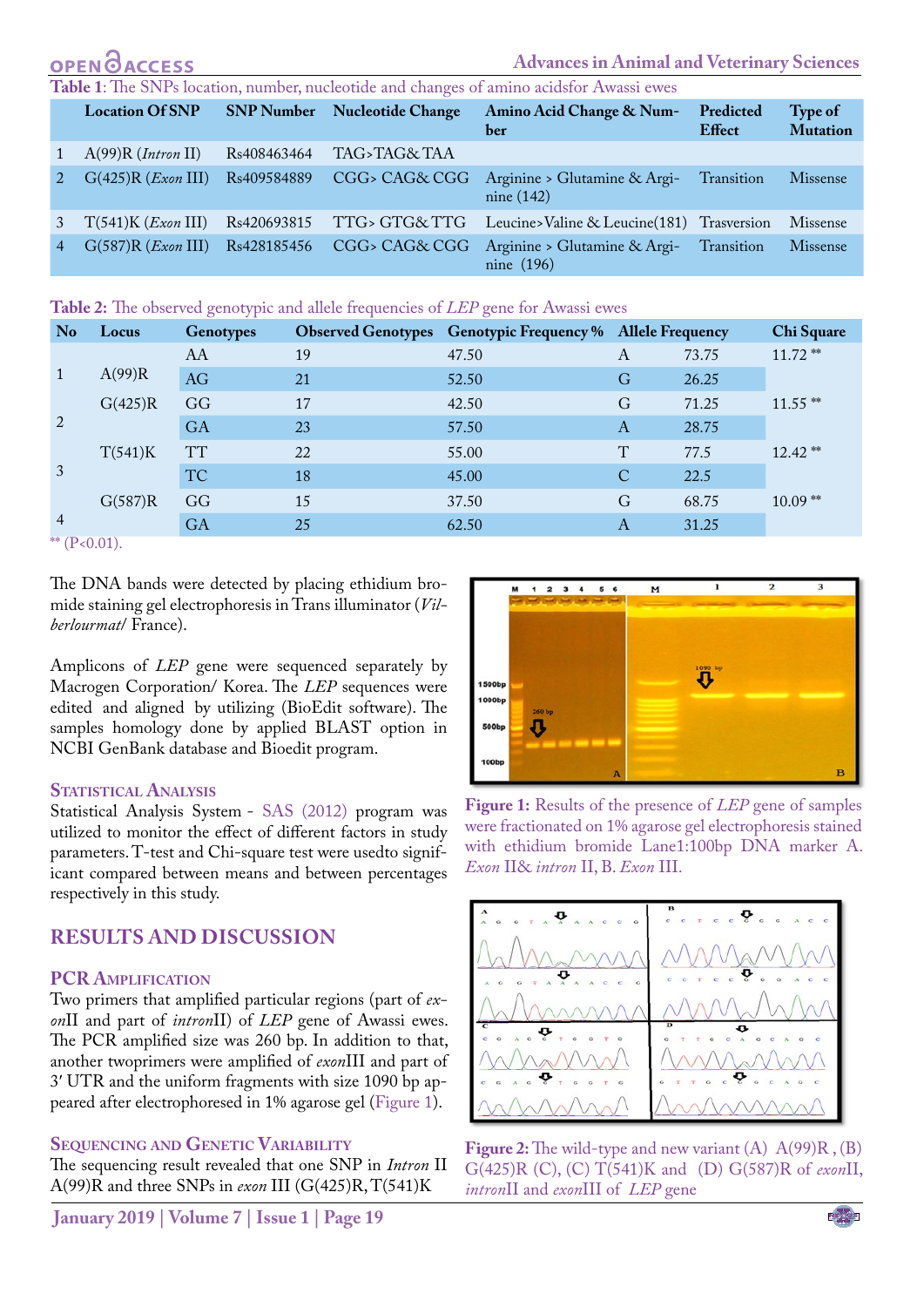## **ACCESS**

<span id="page-3-0"></span>**Table 3:** Chi- square of genotypic distribution of *LEP* gene in*Non-Seasonal* and *Seasonal* ewes.

| N <sub>o</sub> | Locus   | <b>Genotypes</b> | <b>Genotypic Frequency</b><br>for Non-Seasonal Ewes | Chi-Square | Genotypic Frequency Chi-Square<br>for Seasonal Ewes |                  |
|----------------|---------|------------------|-----------------------------------------------------|------------|-----------------------------------------------------|------------------|
| $\mathbf{1}$   | A(99)R  | AA               | 9(45%)                                              | $4.57*$    | 10 (50%)                                            | $0.00\text{ NS}$ |
|                |         | AG               | 11 (55%)                                            |            | 10 (50%)                                            |                  |
| 2              | G(425)R | GG               | 4(20%)                                              | 13.86**    | 13 (65%)                                            | $9.87**$         |
|                |         | <b>GA</b>        | 16 (80%)                                            |            | 7(35%)                                              |                  |
| 3              | T(541)K | <b>TT</b>        | 8(40%)                                              | $7.25$ **  | 14 (70%)                                            | $10.33$ **       |
|                |         | <b>TC</b>        | 12 (60%)                                            |            | 6(30%)                                              |                  |
| $\overline{4}$ | G(587)R | GG               | 3(15%)                                              | $13.46**$  | 12 (60%)                                            | $7.25$ **        |
|                |         | <b>GA</b>        | 17 (85%)                                            |            | 8(40%)                                              |                  |

 $*(P<0.05), ** (P<0.01).$ 

<span id="page-3-1"></span>**Table 4:** T- test of the litter size for the *LEP* genotypes of Awassi ewes

|                | Locus   | <b>Genotypes</b> | <b>Ewe Number</b> | <b>Lambs Number</b> | <b>Litter Size</b> | T-Test   |
|----------------|---------|------------------|-------------------|---------------------|--------------------|----------|
|                | A(99)R  | AA               | 19                | 24                  | 1.26               | $0.128*$ |
|                |         | AG               | 21                | 30                  | 1.42               |          |
| 2              | G(425)R | GG               | 17                | 22                  | 1.29               | 0.115 NS |
|                |         | <b>GA</b>        | 23                | 32                  | 1.39               |          |
| 3              | T(541)K | <b>TT</b>        | 22                | 26                  | 1.18               | $0.196*$ |
|                |         | <b>TC</b>        | 18                | 28                  | 1.55               |          |
| $\overline{4}$ | G(587)R | GG               | 15                | 21                  | 1.4                | 0.107 NS |
|                |         | GA               | 25                | 33                  | 1.32               |          |

 $*(P<0.05)$ .

and G(587)R) of *LEP* gene in Awassi ewes ([Figure 2\)](#page-2-1). All these SNPs were recorded in NCBI and Ensembl gene browser (rs408463464, rs409584889, rs420693815 and rs428185456 respectively). The last three SNPs of coding region are missense mutation that changed amino acid to another; Arginine > Glutamine, Leucine> Valine and Arginine > Glutamine in position 142, 181 and 196 respectively ([Table 1\)](#page-2-2).

Significant differences were recorded between the genetic variability of *LEP* gene. Higher significant variation (P<0.001) were recorded between the (AA and AG), (GG and GA), (TT and TC) and (GG and GA) genotypes of  $A(99)R, G(425)R, T(541)K$  and  $G(587)R$  locus respectively, while GG, AA, CC and AA genotypes didn't noticed in these populations of the same locus ([Table 2](#page-2-3)).These amino acids changes are impacted in *LEP* hormone function. These are in agreement with the Zhou et al. (2009) finding, which hypothesized that diversity of *LEP* gene might have an influence on *LEP* activity and function.

#### **Correlation between Genotypes and Breeding Season in Awassi Sheep**

The genotypic distributions of *LEP* gene in the two animal groups were recorded. In *Non-Seasonal* Awassi ewes group**,** higher significantly increased (P<0.001) were showed in mutant genotypes;GA, TC and GA as compared with the

wild genotypes; GG, TT and GG of G(425)R, T(541)K and G(587)R locus, also AG genotype of A(99)R locus recorded significantly increased (P<0.05) when compared with AA genotype . On the other hand, higher significantly increased (P<0.001) were recorded in wild genotypes; GG, TT and GG in comparison with other genotypes (GA, TC and GA) of G(425)R, T(541)K and G(587)R locus respectively, while non-significant differences were recorded between AG and AA genotypes for A(99)R locus for *Seasonal* Awassi ewes group ([Table 3](#page-3-0)).

This finding leads to speculate that the mutations has affected on the final form of *LEP* protein and caused increasing its function in ewes that breed off season. Only a few studies have been performed, to detect the relationship between polymorphism of *LEP* gene and ovine reproductive performance; Bravo et al. (2016) find a relationship between *LEP* gene polymorphism and litter size. When compared the sequence of *exon* III for the Najdi breed (ID: KF922846.1), the GG, TT and GG genotypic frequency in  $(G(425)R, T(541)K$  and  $G(587)R$  were present, while AG, TC and GA genotypes (mutant alleles) of the same locus were absent, the Najdi breed has shorter lambing interval compared with the Awassi breed (330 vs 286 days) ([Ab](#page-4-2)[delqader et al., 2012](#page-4-2)), that means the *Non-Seasonal* Awassi group has a longer breeding season than Najdi breed.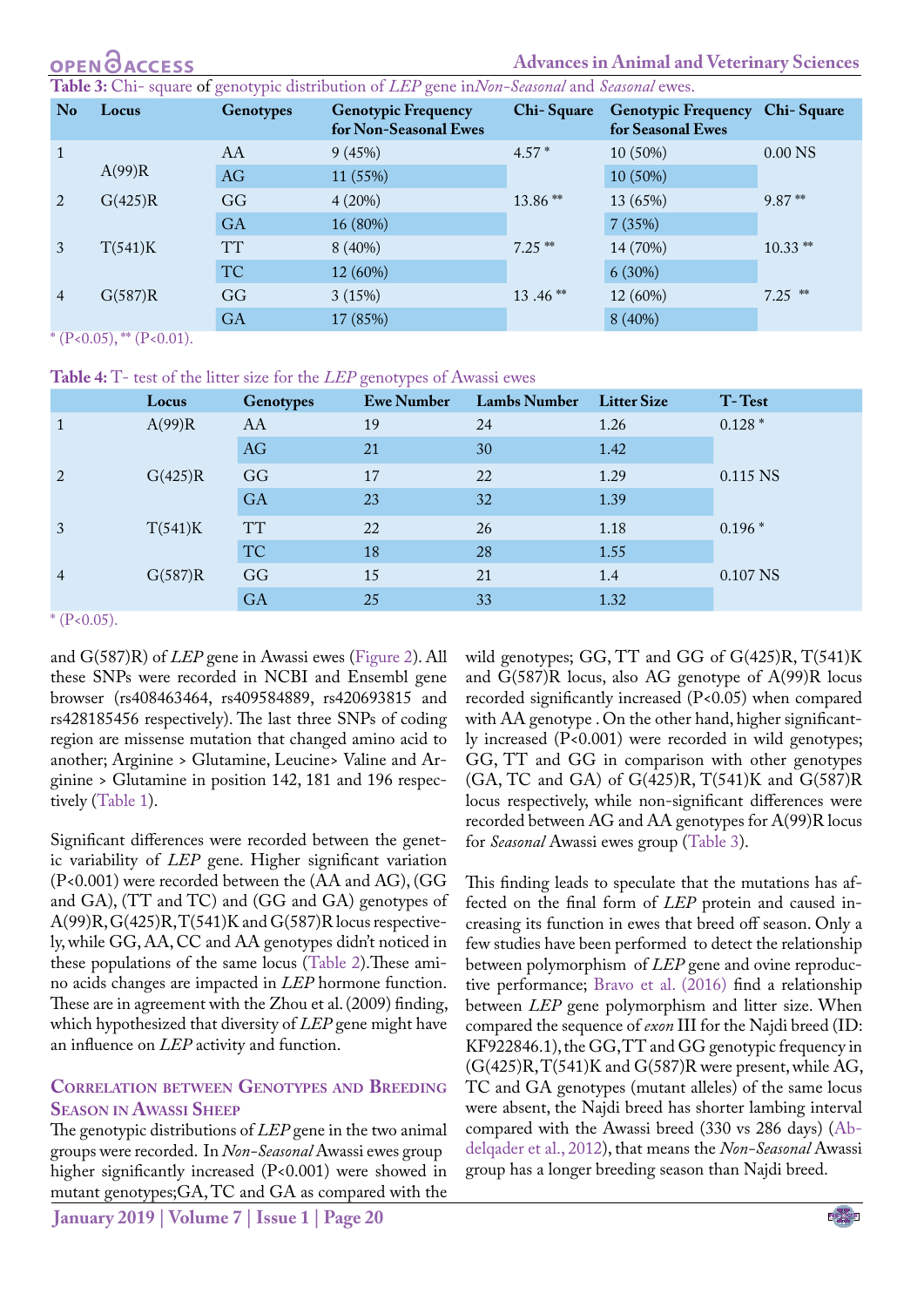## **OPEN**OACCESS

The *LEP* hormone is a metabolic factor that has an important role in up-regulation *GnRH* and *LH* output by an effect on *kisspeptin*, *POMC* and *NPY* expression in the arcuate nucleus and preoptic area of ewe's hypothalamus (*LEP* receptors are expressed in *kisspeptin* cells) ([Backholer et al.,](#page-5-3) [2010\)](#page-5-3). Therefore, the SNPs in *LEP* gene were strongly contributed to reproduction by an effect on *kisspeptin* secretion because the missense mutation make structural changes in protein conformation and that may enhance *LEP* protein function. These observations come constantly with several studies that revealed the polymorphisms in *exon* III of *LEP* gene were contributed with body weight and growth rate in Kermani sheep [\(Shojaei et al., 2011](#page-6-4)) and in Baluchi sheep [\(Tahmoorespur et al., 2010\)](#page-6-5). These facts find out that *LEP* gene polymorphism have a positive influence of reproduction through its effect on fat deposition because the adipose tissue is the central source of *LEP*.This hypothesis was accord with Buchanan et al. (2002) study; which showed that *LEP* gene polymorphism contributed to increased expression of mRNA *LEP* gene. These event lead to in plasma *LEP* elevation ([Liefers et al., 2003](#page-5-18)), and when *LEP* level increased, the *LH* is also increased. These argue was agreement with [Henry et al. \(2001\)](#page-5-7), who mentioned that the *LEP* cerebral injection elevated of *LH* secretion. Also, *GnRH* secretion is indirectly potentiated and regulated by *LEP* because itacts as a metabolic factor [\(Burcelin et al., 2003](#page-5-19); [Quennell et al., 2009](#page-6-6)).

#### **Correlation between Genotypes, and Litter, Size in Awassi Sheep**

The results of present study indicates that *LEP* gene contribute to the ovulation rate and subsequently litter size. The finding appeared that *LEP* AG and TC genotypes had significantly raised (P<0.05) in litter size when compared with AA and TT genotypes ofA(99)R and T(541)K respectively. Non-significant differences were noticed between each genotype of  $G(425)R$  and  $G(587)R$  [\(Table 4](#page-3-1)).

Litter size is correlated with ovulation rate, the finding of present study showed variance between SNPs and genotypes; non-significant differences in litter size were noticed between the genotypes of each (G(425)R and G(587)R, while the genotypes of in locus in A(99)R *intron* II and the genotypes of T(541)K locus in*exon* III were recorded significant differences that reflect the mediated effect of *LEP* gene polymorphism on litter size, these outcomes have not been described previously in sheep. In spite the fact that mRNA of *LEP* receptor not expressed in ovine granulosa and the ca cells (Spicer, 2001), but in this study the polymorphisms recorded increase in ovulation rate. These results accord with [Chen et al. \(2004b\)](#page-5-20) outcomes, which find that the litter size was increased significantly in mutant allele of porcine *LEP* gene. As mentioned above; *LEP* increases *GnRH* and *LH* in ewes which reflected positively on ovulation rate (litter size). Additionally, accord-

and feed intake occurs because *LEP* gene polymorphism andthat explain the effect of polymorphism on enhancement the litter size. This speculation was corresponded with [Kara et al. \(2010\)](#page-5-22), who mentioned that improving feed intake had a positive effect on reproduction and litter size Awassi ewes. Taking into consideration the vast range of physiological

*LEP* impact, it is expected that several phenotypic features have been detected with *LEP* gene SNPs. As a conclusion, heterozygote *LEP* gene polymorphisms of *exon* III were related with Awassi ewes that breeding out of season, while wild genotypic frequencies were higher in *Seasonal* Awassi ewes. Litter size was correlated with two SNPs, in *intron* II and *exon* III.

## **Acknowledgements**

The authors thank the staff of laboratory of Biotechnology Research Center-Al-Nahrian University/Baghdad and laboratory of veterinary college/Tikrit University. Also special thanks to employers of animal house/veterinary college/Tikrit University.

#### **Conflict of interest**

There is no conflict of interest.

## **authors contribution**

Laith Sofian Younis supervised the project. Both Hayder Alkarem Al-Mutar and Laith Sofian Younis designed and performed the experiments of genotyping, while Ali Aziz Abd wrote the manuscript, inconsultation with Hayder Alkarem Al-Mutar and Laith Sofian Younis. Also Ali Aziz Abd analyzed the data.

## **References**

- <span id="page-4-2"></span>• Abdelqader A, Al Yacoub A, Gauly M (2012). Factors influencing productive longevity of Awassi and Najdi ewes in intensive production systems at arid regions. Small Rum. Res. 104(1): 37-44. https:/[doi:org/10.1016/j.smallrumres.2011.11.007.](https://doi.org/10.1016/j.smallrumres.2011.11.007)
- <span id="page-4-0"></span>• Amstalden M, Garcia MR, Williams SW, Stanko RL, Nizielski SE, Morrison CD, Williams GL (2000). *LEP*tin gene expression, circulating *LEP*tin, and luteinizing hormone pulsatility are acutely responsive to short-term fasting in prepubertal heifers: relationships to circulating insulin and insulin-like growth factor I. Biol. Reprod. 63(1):127-133. https:/[doi:org/10.1095/biolreprod63.1.127](https://doi.org/10.1095/biolreprod63.1.127).
- <span id="page-4-1"></span>• Amstalden M, Zieba DA, Edwards JF, Harms PG, Welsh JT, Stanko RL, Williams GL (2003). *LEP*tin acts at the bovine adenohypophysis to enhance basal and gonadotropin-releasing hormone-mediated release of luteinizing hormone: differential effects are dependent upon

#### **Advances in Animal and Veterinary Sciences**

ing to [Lagonigro et al. \(2003\)](#page-5-21), theincrease fat deposition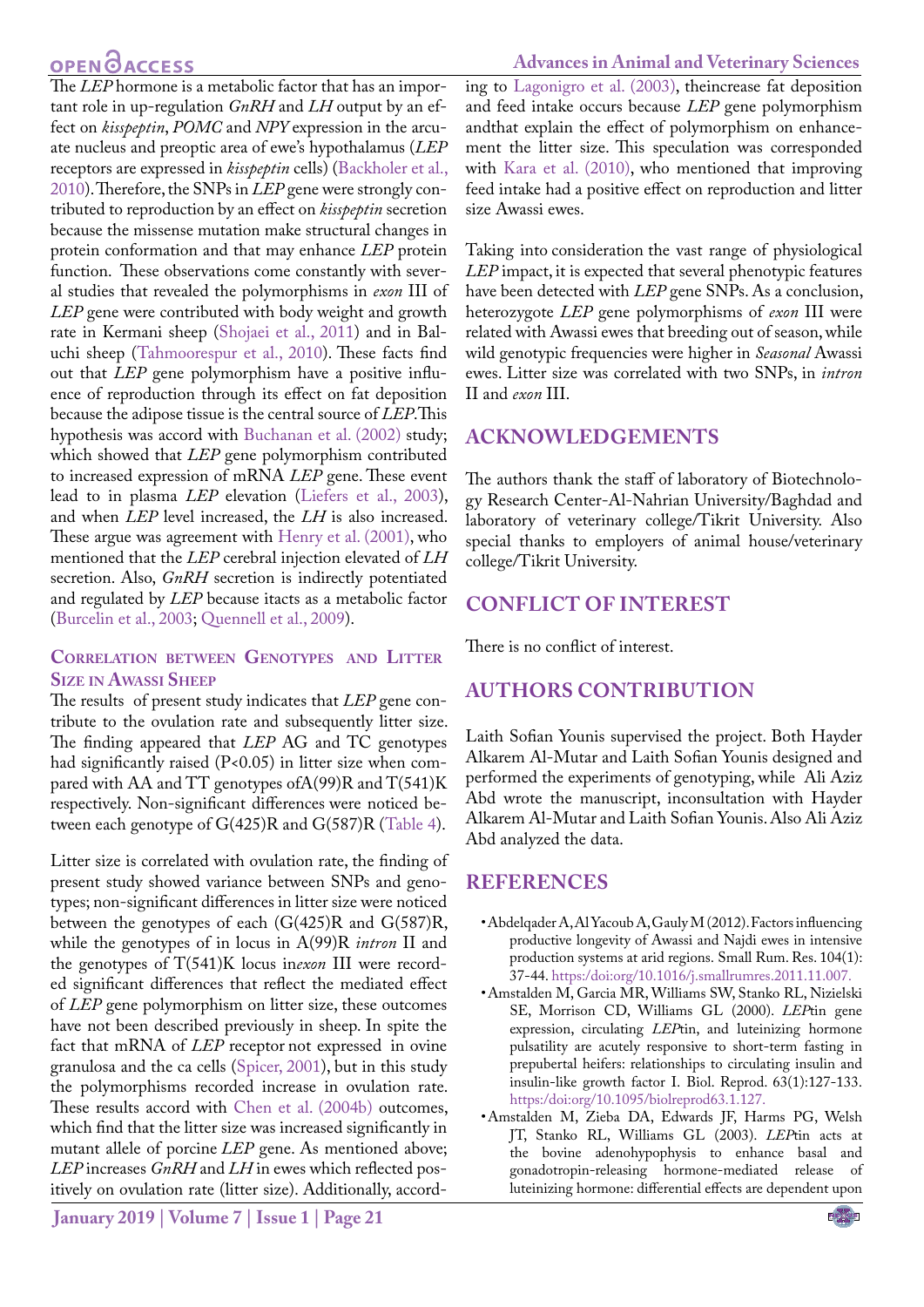#### <span id="page-5-13"></span>**Advances in Animal and Veterinary Sciences**

## **OPEN**<sub>d</sub>

nutritional history. Biol. Reprod. 69(5): 1539-1544. https:/ [doi:org/10.1095/biolreprod.103.018119.](https://doi.org/10.1095/biolreprod.103.018119)

- <span id="page-5-3"></span>• Backholer K, Smith JT, Rao A, Pereira A, Iqbal J, Ogawa S, Clarke IJ (2010). *Kisspeptin* cells in the ewe brain respond to *LEP*tin and communicate with *neuropeptide Y* and *proopiomelanocortin* cells. Endocrinol. 151(5): 2233-2243. https:[/doi:org/10.1210/en.2009-1190](https://doi.org/10.1210/en.2009-1190).
- <span id="page-5-4"></span>• Blache D, Tellam RL, Chagas LM, Blackberry MA, Vercoe PE, Martin GB (2000). Level of nutrition affects *LEP*tin concentrations in plasma and cerebrospinal fluid in sheep. J. Endocrinol. 165(3): 625-637. https:/doi:10.1677/ joe.0.1650625.
- <span id="page-5-16"></span>• Boucher D, Palin MF, Castonguay F, Gariepy C, Pothier F (2006). Detection of polymorphisms in the ovine *LEP* (*LEP*) gene: Association of a single nucleotide polymorphism with muscle growth and meat quality traits. Can. J. Anim. Sci. 86(1): 31-35. https:[/doi:org/10.4141/A05-052.](https://doi.org/10.4141/A05-052)
- • Bravo S, Larama G, Paz E, Inostroza K, Montaldo H, Sepúlveda N (2016). Polymorphism of the *GDF9* gene associated with litter size in Araucana creole sheep. Anim. Genet. 47: 390- 391.
- • Buchanan FC, Fitzsimmons CJ, Van AG, Thue TD, Windkelman-Sim DC, Schmutz SM (2002). Association of a missense mutation in the bovine *LEP*tin gene with carcass fat content and *LEP*tin mRNA levels. Genet. Selec. Evol. 34: 105-116.<https:/doi:10.1051/gse:2001006>
- <span id="page-5-19"></span>• Burcelin R, Thorens B, Glauser M, Gaillard RC, Pralong FP (2003). Gonadotropin-releasing hormone secretion from hypothalamic neurons: stimulation by insulin and potentiation by *LEP*. Endocrinol. 144(10): 4484-4491. https:[/doi:org/10.1210/en.2003-0457](https://doi.org/10.1210/en.2003-0457).
- <span id="page-5-14"></span>• Chen CC, Chang T, Su HY (2004a). Characterization of porcine *LEP* receptor polymorphisms and their association with reproduction and production traits. Anim. Biotechnol. 15(1): 89-102. https:/[doi:org/10.1081/ABIO-120037903.](https://doi.org/10.1081/ABIO-120037903)
- <span id="page-5-20"></span>• Chen CC, Chang T, Su HY (2004b). Genetic polymorphisms in porcine *LEP* gene and their association with reproduction and production traits. Aust. J. Agri. Res. 55(6): 699-704 https:/doi:org/10.1071/AR03258.
- • De La, Brousse FC, Shan B, Chen JL (1996). Identification of the promoter of the mouse obese gene. Proc. Natl*.* Acad. Sci. 93(9): 4096-4101. https:[/doi:org/10.1073/pnas.93.9.4096](https://doi.org/10.1073/pnas.93.9.4096)
- <span id="page-5-5"></span>• Delavaud C, Bocquier F, Chilliard Y, Keisler DH, Gertler A, Kann G (2000). Plasma *LEP*tin determination in ruminants: effect of nutritional status and body fatness on plasma *LEP*tin concentration assessed by a specific RIA in sheep. J. Endocrinol. 165(2): 519-526. [https:/doi:10.1677/](https:/doi:10.1677/joe.0.1650519. ) [joe.0.1650519.](https:/doi:10.1677/joe.0.1650519. )
- <span id="page-5-2"></span>• Dyer CJ, Simmons JM, Matteri RL, Keisler DH (1997). *LEP*tin receptor mRNA is expressed in ewe anterior pituitary and adipose tissues and is differentially expressed in hypothalamic regions of well-fed and feed-restricted ewes. Domest. Anim. Endocrinol. 14(2): 119-128. https:[/doi:org/10.1016/S0739-](https://doi.org/10.1016/S0739-7240(96)00119-1) [7240\(96\)00119-1](https://doi.org/10.1016/S0739-7240(96)00119-1).
- <span id="page-5-10"></span>• El-Eshmawy MM, Aal IA (2010). Association of ghrelin and *LEP*tin with reproductive hormones in constitutional delay of growth and puberty. Reprod. Biol. Endocrinol. 8(1): 153. https:[/doi:org/10.1186/1477-7827-8-153](https://doi.org/10.1186/1477-7827-8-153).
- <span id="page-5-12"></span>• Giantsis IA, Laliotis GP, Stoupa O, Avdi M (2016). Polymorphism of the melatonin receptor 1A (MNTR1A) gene and association with *Seasonal*ity of reproductive activity in a local Greek sheep breed. J. Biol. Res. Thessaloniki 23(1): 9. https:[/doi:org/10.1186/s40709-016-0050-y](https://doi.org/10.1186/s40709-016-0050-y).
- • Hatif SA, Younis LS (2018). Effect of *aryl alkyl amine-Nacetyl-transferase* gene polymorphism on melatonin in *Non-Seasonal* ewes. Onl. J. Vet. Res. 22(5): 356-361.
- <span id="page-5-11"></span>• Henry BA, Goding JW, Alexander WS, Tilbrook AJ, Canny BJ, Dunshea F, Clarke IJ (1999). Central administration of *LEP*tin to ovariectomized ewes inhibits food intake without affecting the secretion of hormones from the pituitary gland: evidence for a dissociation of effects on appetite and neuroendocrine function. Endocrinol. 140(3): 1175-1182. https:/doi[:10.1210/endo.140.3.6604](https://doi.org/10.1210/endo.140.3.6604).
- <span id="page-5-7"></span>• Henry BA, Goding JW, Tilbrook AJ, Dunshea FR, Clarke IJ (2001). Intra cerebro ventricular infusion of *LEP*tin elevates the secretion of luteinising hormone without affecting food intake in long-term food-restricted sheep, but increases growth hormone irrespective of bodyweight. J. Endocrinol. 168(1): 67-77.
- <span id="page-5-0"></span>• Houseknecht KL, Portocarrero CP (1998). *LEP*tin and its receptors: regulators of whole-body energy homeostasis. Domest. Anim. Endocrinol. 15(6): 457-475. https:/[doi:org/10.1016/S0739-7240\(98\)00035-6.](https://doi.org/10.1016/S0739-7240(98)00035-6)
- • Houseknecht KL, Baile CA, Matteri RL, Spurlock ME (1998). The biology of *LEP*tin: a review. J. Anim. Sci. 76(5): 1405- 1420.
- <span id="page-5-22"></span>• Kara C, Orman A, Topal E, Carkungoz E (2010). Effects of supplementary nutrition in Awassi ewes on sexual behaviors and reproductive traits. J. Biol. Environ. Sci. 4(10): 15-21.
- <span id="page-5-21"></span>• Lagonigro R, Wiener P, Pilla F, Woolliams JA, Williams JL (2003). A new mutation in the coding region of the bovine *LEP* gene associated with feed intake. Anim. Genet. 34:371– 374.https:[/doi:org/10.1046/j.1365-2052.2003.01028.x.](https://doi.org/10.1046/j.1365-2052.2003.01028.x)
- <span id="page-5-18"></span>• Liefers SC, Te Pas MF, Veerkamp RF, Chilliard Y, Delavaud C, Gerritsen R, van der Lende T (2003). Association of *LEP* gene polymorphisms with serum *LEP* concentration in dairy cows. Mammalian Genome. 14(9): 657-663. https:/ doi[:10.1186/1471-2156-11-73](https://dx.doi.org/10.1186%2F1471-2156-11-73).
- <span id="page-5-9"></span>• Maciel MN, Zieba DA, Amstalden M, Keisler DH, Neves JP, Williams GL (2004). Chronic administration of recombinant ovine *LEP*tin in growing beef heifers: Effects on secretion of *LH*, metabolic hormones, and timing of puberty 1. J. Anim. Sci. 82(10): 2930-2936. https:/ doi[:10.2527/2004.82102930x](https://doi.org/10.2527/2004.82102930x).
- <span id="page-5-17"></span>• Mahmoud AH, Saleh AA, Almealamah NA, Abou-tarboush FM, Aljumaah RS, Shafey TM, Abouheif MA (2014). Molecular Characterization of *LEP Exon* 3 gene in sheep of Saudi Arabia. Res. J. Biotechnol. 9(7): 32-35.
- <span id="page-5-1"></span>• Marie M, Findlay PA, Thomas L, Adam CL (2001). Daily pattern of plasma *LEP*tin in sheep: effects of photoperiod and food intake. J. Endocrinol. 170(1): 277-286.
- • Moravcikova N, Trakovicka A, Kasarda R (2012). Polymorphism within the *intron* region of the bovine *LEP* gene in Slovak Pinzgau cattle. Anim. Sci. Biotechnol. 45(1): 211-214. https:/doi:10.1134/S1022795408040169.
- <span id="page-5-8"></span>• Morrison CD, DanielJA, Holmberg BJ, Djiane J, Raver N, Gertler A, Keisler DH (2001). Central infusion of *LEP*tin into well-fed and undernourished ewe lambs: effects on feed intake and serum concentrations of growth hormone and luteinizing hormone. J. Endocrinol. 168(2): 317-324.
- <span id="page-5-6"></span>• Nagatani S, Guthikonda P, Thompson RC, Tsukamura H, Maeda KI, Foster DL (1998). Evidence for *GnRH* regulation by *LEP*tin: *LEP*tin administration prevents reduced pulsatile *LH* secretion during fasting. Neuroendocrinol. 67(6): 370- 376.https:/doi:10.1159/000054335.
- <span id="page-5-15"></span>• Nkrumah JD, Li C, Basarab JB, Guercio S, Meng Y, Murdoch

**January 2019 | Volume 7 | Issue 1 | Page 22**